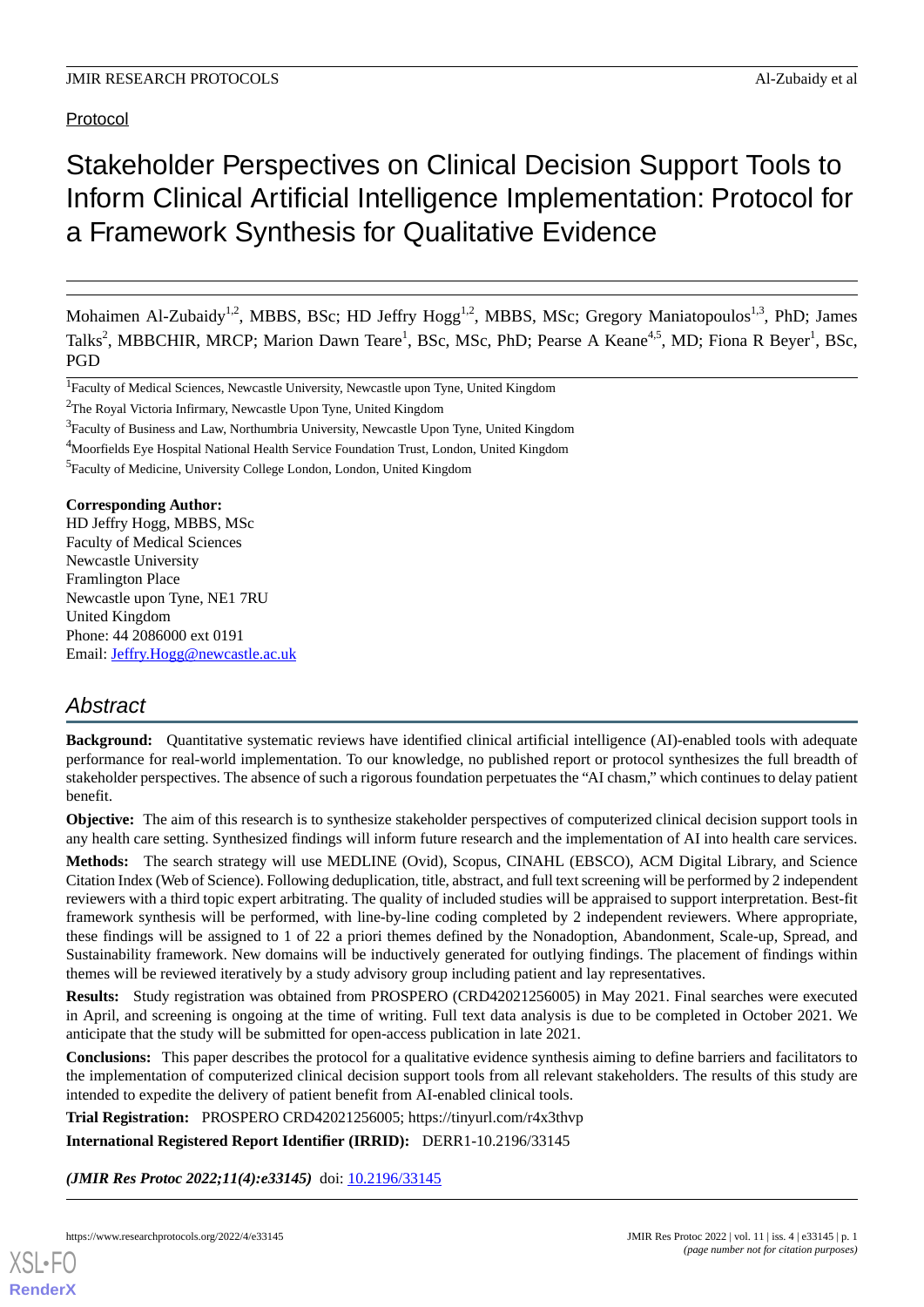#### **KEYWORDS**

artificial intelligence; clinical decision support tools; digital health; implementation; qualitative evidence synthesis; stakeholders; clinical decision; decision support

# *Introduction*

#### **Background**

Clinical artificial intelligence (AI) is a fast-growing field, demonstrating exponential increases in academic publishing, but also in the frequency of market authorizations awarded to AI-enabled computerized decision support tools (CCDSTs) [[1](#page-6-0)[,2](#page-6-1)]. The concept of AI has been established for more than 70 years, and varying degrees of autonomy have been designated to CCDSTs for decades [\[3](#page-6-2),[4\]](#page-6-3). However, it is the leap in performance brought about by the combination of rising computational capacity and neural network technology that accounts for this most recent surge in interest from various health care stakeholders [\[5](#page-6-4)]. Despite interest and investment from academia, industry, and policy makers, a notable paucity of real-world applications of AI-enabled CCDSTs persists [[6\]](#page-6-5). This is a mark of a translational gap known as the "AI chasm" [[7\]](#page-6-6).

To address this AI chasm, there is a need for contemporary evidence syntheses of clinical AI research, the quantitative aspects of which have already been satisfied [[8-](#page-6-7)[10\]](#page-6-8). However, syntheses of health care professional (HCP) perspectives on CCDSTs of any sort are either narrow or outdated [\[11](#page-6-9),[12\]](#page-6-10). Meanwhile, perspectives from patients are yet to be synthesized at all. This is problematic, as the efficacy of the tools themselves are important, but tells stakeholders little about the complexity of the surrounding contextual factors that will contribute heavily to the fate of the AI chasm [[13\]](#page-6-11).

Clarity on implementation issues from all stakeholders is required if technological progress is to be effectively translated into patient benefit. Tailored primary qualitative research is needed to build and implement any clinical AI-enabled tool, but to optimize the design of such work, the relevant qualitative evidence base must first be robustly synthesized.

The only completed attempt to provide a synthesis of HCP perspectives specific to "AI" found only 1 study, reflecting the infancy of real-world clinical AI applications [\[11](#page-6-9)]. In order to synthesize a meaningful number of studies, broader search terms will be required, which reflect fewer contemporary definitions of AI, but still describe automated contributions to health care. HCP perspectives on "clinical decision support systems" were most recently synthesized from 2000-2013 publications and require updating [\[12](#page-6-10)]. Other planned qualitive evidence syntheses promise more contemporary findings, but have focused criteria for population, phenomena of interest, and context eligibility. These reviews will be valuable, but they fall short of what is needed to support the complex process of implementation, as they do not synthesize the breadth of relevant perspectives.

A background search of existing published syntheses, protocols, and protocol registries including PROSPERO, MEDLINE (Ovid), the Cochrane Database of Systematic Reviews, and the

https://www.researchprotocols.org/2022/4/e33145 JMIR Res Protoc 2022 | vol. 11 | iss. 4 | e33145 | p. 2

Joanna Briggs Institute Database of Systematic Reviews and Implementation Reports identified no duplicate protocols or reviews. Literature from partly overlapping qualitative or mixed methods syntheses were identified and fell into one or more of the three following categories: (1) a more narrow definition of the population (ie, exclusion of patient or professional perspectives or exclusion of HCPs outside of a particular discipline)  $[1,4,14-16]$  $[1,4,14-16]$  $[1,4,14-16]$  $[1,4,14-16]$  $[1,4,14-16]$  $[1,4,14-16]$ ; (2) a more narrow definition of the phenomenon of interest (ie, mobile health only or AI only)  $[14,17,18]$  $[14,17,18]$  $[14,17,18]$  $[14,17,18]$ ; and (3) a more narrow definition of the context (ie, exclusion of primary or secondary care or focus on a single specialty) [\[4](#page-6-3),[14](#page-6-12)[,17](#page-6-14)-[19\]](#page-6-16).

While the overlap between these syntheses may cumulatively sample the majority of the qualitative literature relevant to the proposed review question, these multiple reviews will not generate the holistic overview that a single synthesis of all stakeholder perspectives will produce. Many are also likely to be affected by the sparsity of AI-specific literature, which has limited the efficacy of prior qualitative evidence synthesis [[11\]](#page-6-9). As such, without the proposed review, a clinically important research gap will remain, limiting the efficacy with which health care policy makers and providers can work to implement clinical AI-enabled tools.

This qualitative evidence synthesis aims to consolidate the pragmatic value of primary qualitative studies of relevant stakeholders' perspective on the implementation of CCDSTs in any health care context. In doing so, the review aims to holistically preserve the complexity of the interdependent factors that influence clinical AI implementation, supporting readers to make sense of transparent findings to address their unique implementation challenges.

#### **Review Question**

What are the perspectives of stakeholders on using computerized clinical decision support tools and how can they inform the implementation of clinical artificial intelligence-enabled tools?

# *Methods*

The protocol of the proposed qualitative evidence synthesis has been registered on PROSPERO (ID 248025) and adheres to the PRISMA-P (preferred items for reporting systematic reviews and meta-analyses for protocols) 2015 checklist [\[20](#page-7-0)]. Best-fit framework synthesis will be conducted and reported according to ENTREQ (enhancing transparency in reporting the synthesis of qualitative research) guidelines [[21](#page-7-1)[,22](#page-7-2)].

#### **Search Strategy**

An initial limited search of MEDLINE (Ovid) informed by prior quantitative and qualitative synthesis search strings was undertaken to identify articles on the topic [\[4](#page-6-3),[10-](#page-6-8)[12\]](#page-6-10). Evidence-based search strings for the identification of qualitative literature were also used [\[23](#page-7-3)]. The final search used terms and synonyms around professional or lay individuals, qualitative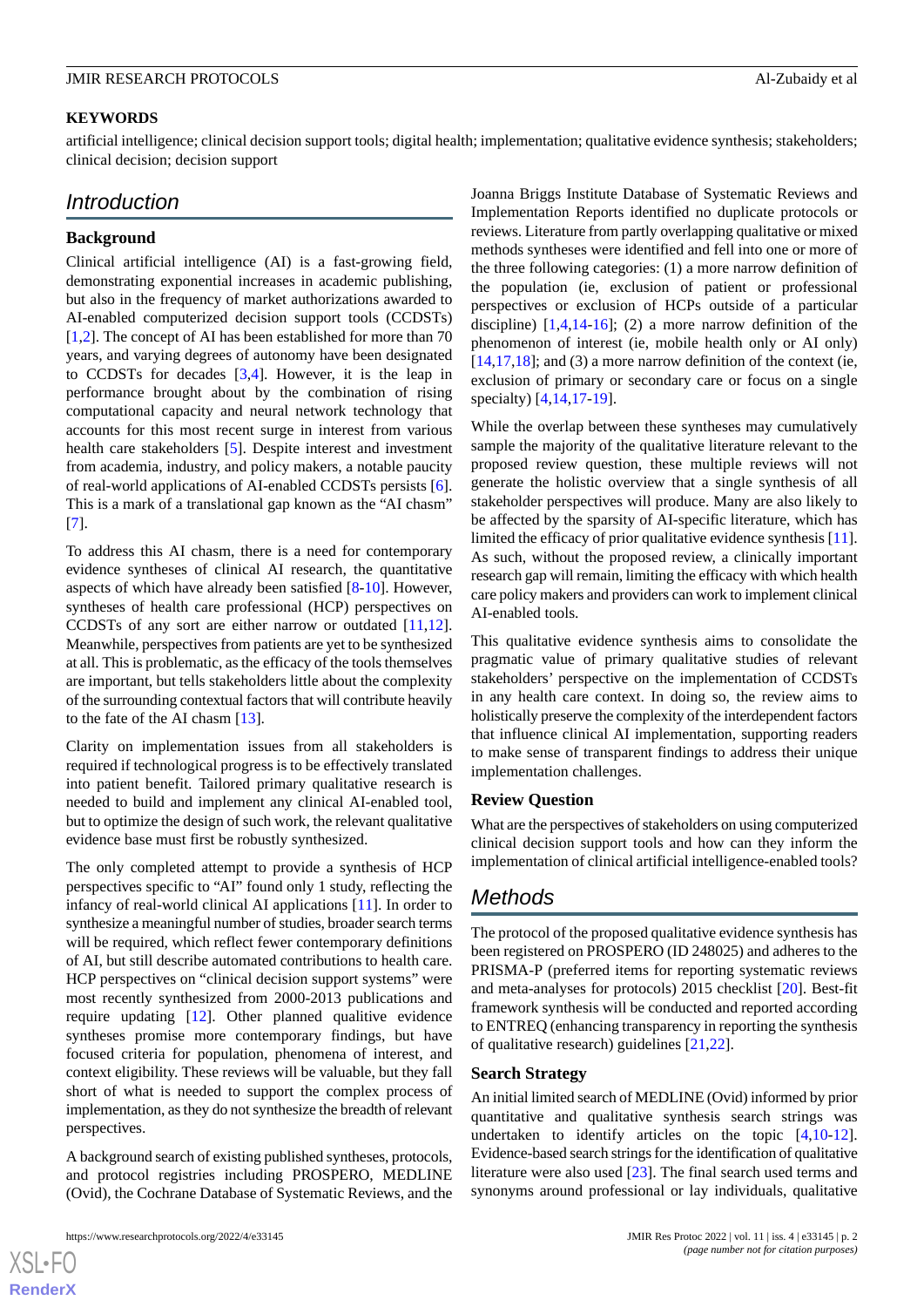research, CCDSTs, and health care. The text words contained in the titles and abstracts of relevant articles and the index terms used to describe the articles were used to develop a full search strategy for MEDLINE [\(Multimedia Appendix 1](#page-6-17)). The search strategy, including all identified keywords and index terms, was adapted for each included database. The reference list of all secondary research sources was identified and hand searched for additional studies before they themselves were excluded from synthesis. Similarly, published protocols were included at title and abstract screening to ensure published reports were captured. Where no report was identified, the corresponding authors of the protocols were contacted to ensure no report was available. Only studies indexed with an English language title and abstract were included as it is not feasible to adjust the search string for multiple languages. This is not anticipated to limit the scope of the review significantly. Studies where full text was not available in English language were translated using an automated text translation service prior to full-text screening and potential inclusion. Studies published since January 2014 were considered for inclusion, as 2014 saw the first market authorizations of clinical AI-enabled tools in Europe and America [[1\]](#page-6-0). The final search was executed in April 2021, looking at studies between January 1, 2014, and April 30, 2021.

The research databases searched were MEDLINE (Ovid), Scopus, CINAHL (EBSCO), ACM Digital Library, and Science Citation Index (Web of Science). This constellation of databases was selected to support comprehensive coverage of medical, allied health professional, computer science, and grey literature, while minimizing the burden of search string translation and deduplication.

### **Study Selection**

Following the research database search, all identified citations were collated and uploaded into Endnote x9.3.3 (Clarivate Analytics) and deduplicated. These citations were then uploaded to Rayyan (Rayyan Systems Inc) where titles and abstracts were screened by 2 independent reviewers (JH and MA) for assessment against the review's inclusion criteria. Potentially relevant studies were retrieved in full and assessed in detail against the inclusion criteria by 2 independent reviewers, with disagreements resolved by a third topic expert (GM). The reasons for exclusion of papers at full text that do not meet the inclusion criteria were recorded to be reported in the final report. Eligible full texts will be imported into NVivo Release 1.2.426 (QSR International) for coding. The results of the search and the study inclusion process will be reported in full in the final report and presented in a PRISMA flow diagram [\(Figure 1](#page-3-0)) [[24\]](#page-7-4).

**[RenderX](http://www.renderx.com/)**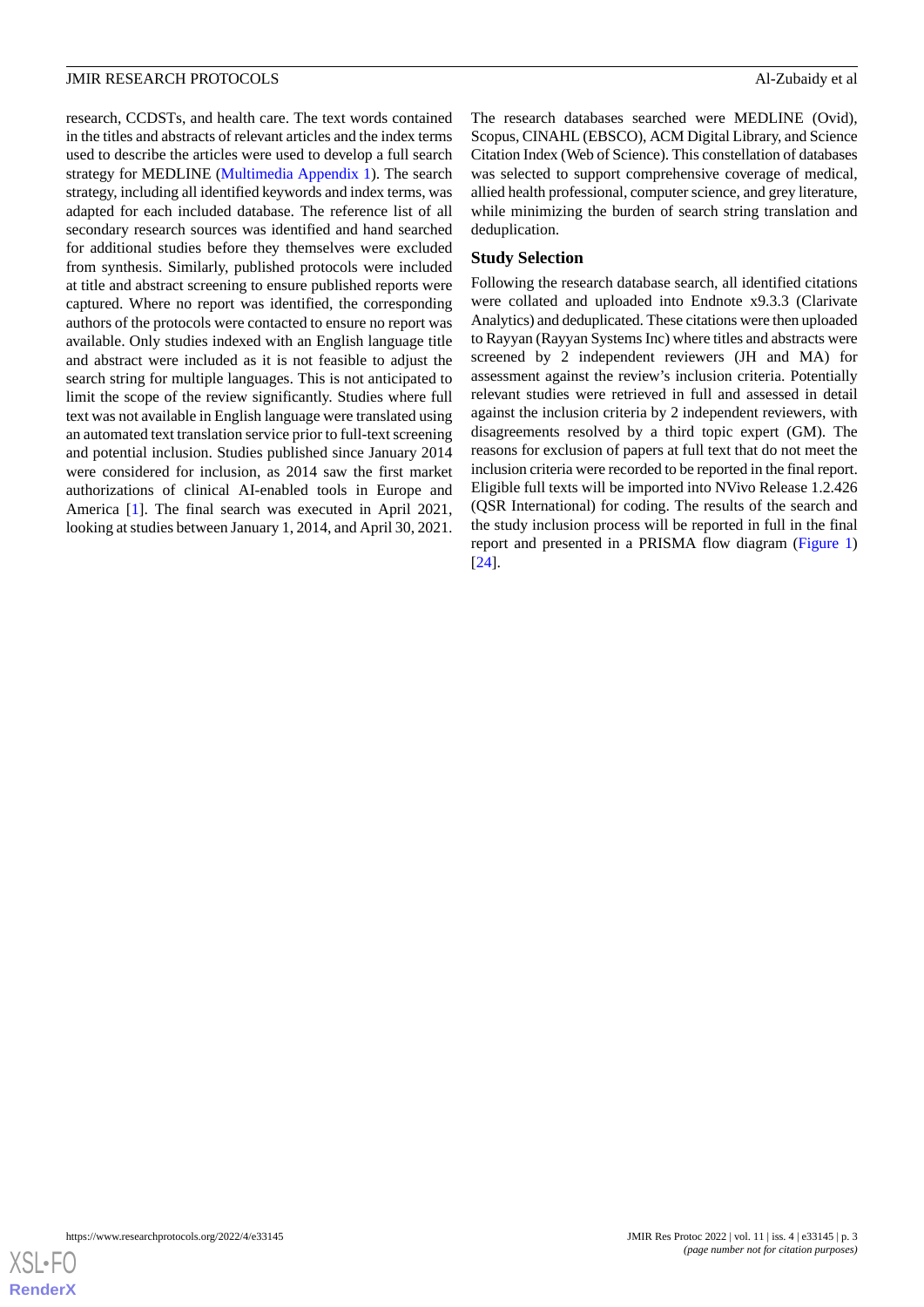<span id="page-3-0"></span>**Figure 1.** PRISMA (preferred items for reporting systematic reviews and meta-analyses)-style diagram illustrating search strategy deployment in MEDLINE (Ovid), Scopus, CINAHL (EBSCO), ACM Digital Library, and Science Citation Index (Web of Science).



#### **Inclusion Criteria**

# *Participants*

The participants included are patients, caregivers, or HCPs using or accessing fully or partly automated CCDSTs.

#### *Phenomena of Interest*

Of interest to this study are the stakeholders' perspectives of fully or partly automated CCDST implementation in a real-world or hypothetical setting.

#### *Context*

[XSL](http://www.w3.org/Style/XSL)•FO **[RenderX](http://www.renderx.com/)**

The context of this study will be all real-world, clinical trial, or hypothetical health care settings worldwide published during or after January 2014.

# *Types of Studies*

This review will consider primary studies that focus on textual qualitative data, including but not limited to designs such as

phenomenology, grounded theory, ethnography, action research, and feminist research.

#### **Exclusion Criteria**

#### *Phenomena of Interest*

Articles that focus exclusively on computerized treatments, physical tools, information sharing, data storage, or data collection methods were not eligible. Such phenomena included computerized cognitive behavioral therapy, telemedicine applications, noninteractive decision aids, robot companions, nonautonomous robotic surgical instruments, electronic health records, and data collection smartphone apps. However, if articles consider these phenomena alongside a fully or partly automated CCDST and meet the other inclusion criteria, they were deemed eligible.

# **Assessment of Methodological Quality**

Eligible primary studies will be critically appraised by 2 independent reviewers for methodological quality using the standard Joanna Briggs Institute Critical Appraisal Checklist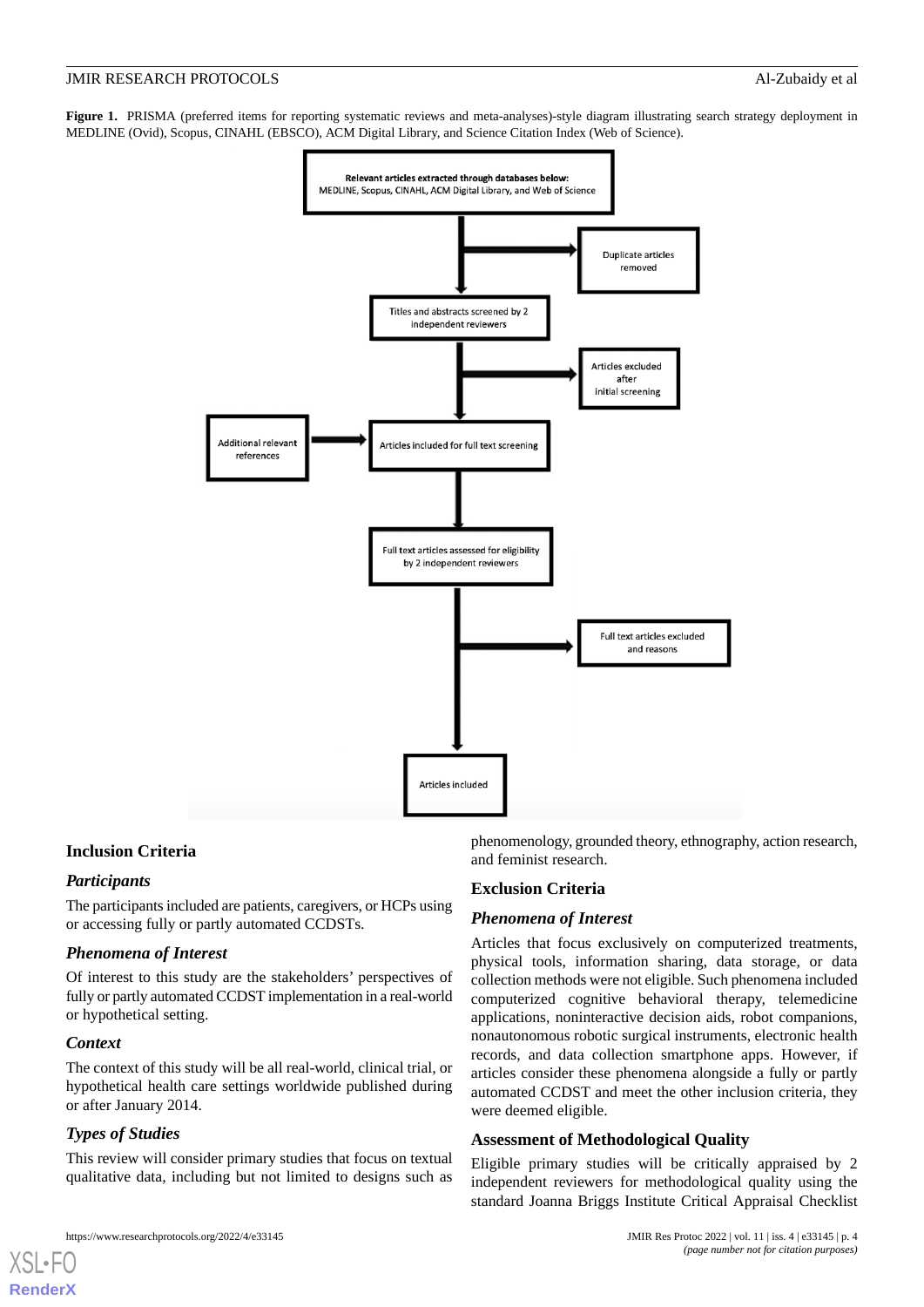for Qualitative Research [\[25](#page-7-5)]. The authors of the papers will be contacted to request missing or additional data for clarification, where required. Any disagreements that arise between the reviewers will be resolved through discussion, or with a third reviewer arbitrating if necessary. The results of critical appraisal will be reported in narrative form and in a table.

All included items, regardless of the results of their methodological quality, will undergo data extraction and synthesis, where possible. The results of critical appraisal will be used to describe the credibility of findings and to help interpret contradictions between the included studies.

#### **Data Extraction**

Data will be extracted from the studies included in the review by 2 independent reviewers (JH and MA) using NVivo Release 1.2.426. Data extraction will include publication date, study methods, health care context, population size and characteristics, phenomenon of interest, geographical location, and quality of each study. The findings and their illustrations, which relate to this review's phenomena of interest, will be extracted and assigned a level of credibility based on the strength of support offered by illustrations. A proportion of data collection will be performed in parallel by both reviewers in order to develop a consistent approach at the outset and to check that agreement is maintained throughout the process. Any disagreements that arise between the reviewers will be resolved through discussion, or with input from topic (GM) and method (FB) experts where disagreements persist. The authors of the papers will be contacted to request missing or additional data, where required.

#### **Data Synthesis**

A total of 22 a priori themes established by the Nonadoption, Abandonment, and Challenges to the Scale-Up, Spread, and Sustainability (NASSS) framework will be used for this best-fit framework synthesis ([Figure 2](#page-4-0)). The NASSS framework was considered as an appropriate framework as it outlines the interacting complexity of factors and related stakeholders at the policy, organizational, and practice level, shaping the implementation of digital innovations [\[13](#page-6-11),[26\]](#page-7-6). Two reviewers will carry out "line-by-line" coding in NVivo, to identify the findings from the included studies while associating them with the contributing study's descriptive data. Where these findings do not translate into the preexisting themes of NASSS, an inductive approach will be used by the reviewer to create an additional theme as per best-fit framework synthesis methodology [\[22](#page-7-2)]. Assigning findings to a priori themes and creating new themes will be performed by individual reviewers in the first instance. These decisions will then be critically reviewed through a series of meetings with all authors and 6 UK-based lay representatives with a range of health perspectives.

<span id="page-4-0"></span>**Figure 2.** The Nonadoption, Abandonment, Spread, Scale-up and Sustainability (NASSS) model reproduced from the original open access publication.



# **Assessing Confidence in the Findings**

The transparent reporting of the critical appraisal method will support appraisal of the findings. A subjective assessment of the relevance of the synthesized findings to the population of

[XSL](http://www.w3.org/Style/XSL)•FO **[RenderX](http://www.renderx.com/)**

patients, caregivers, and health care professionals who it ultimately intends to serve will take place through discussion with health service stakeholders in a related subsequent primary qualitative research study.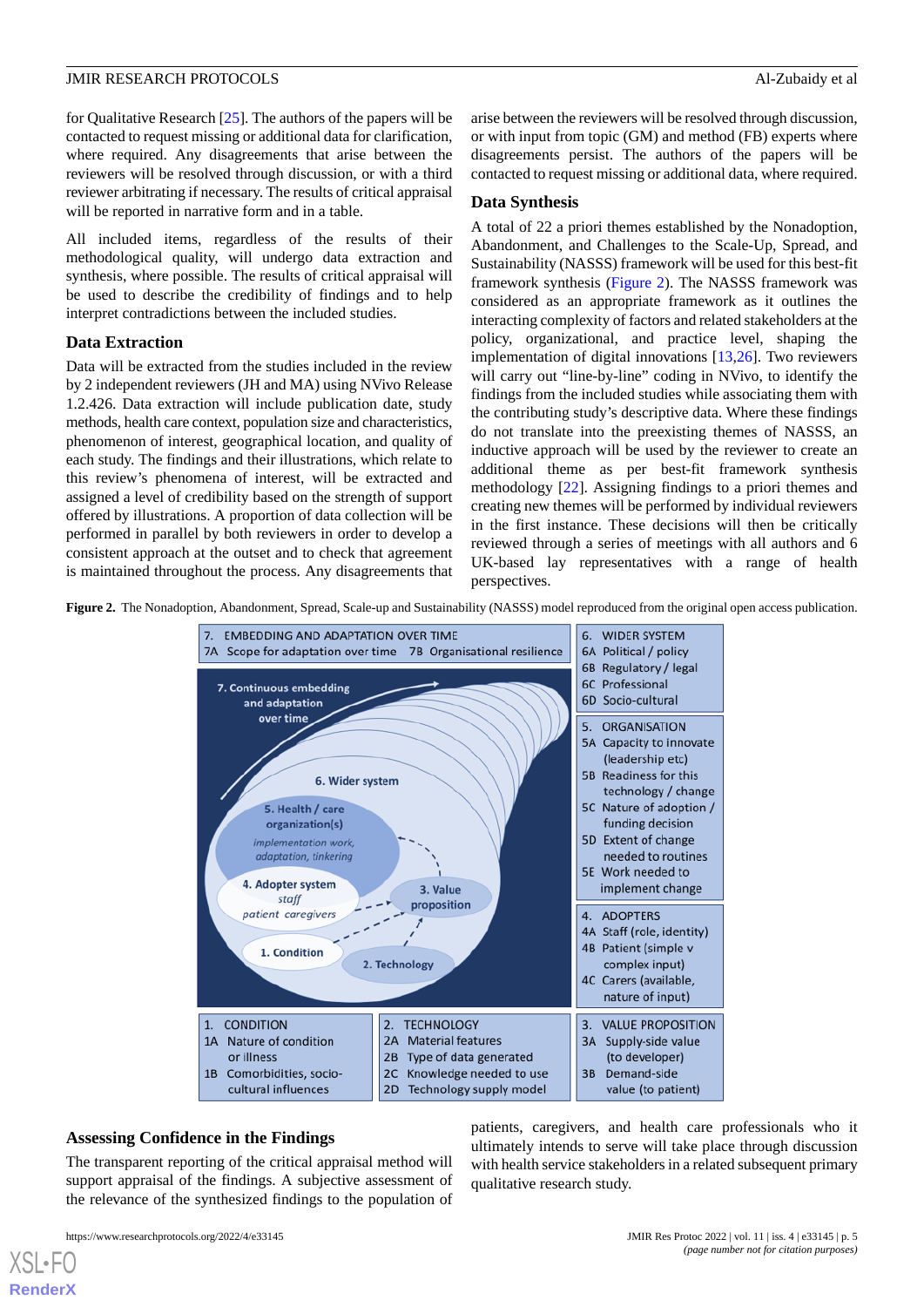### **Statistical Methods**

Data concerning the final articles' characteristics including a quality score, the year and type of publication, source title and field, source impact factor, implementation context, theoretical approach use, study methods, and study participants will also be collected. These data will undergo the Kendell rank correlation coefficient testing and logistical regression analysis to identify trends and associations within eligible studies' characteristics.

# **Ethics Approval**

This study has been granted ethical approval from the Health Research Authority (IRAS:280448).

# *Results*

Study registration was obtained from PROSPERO (ID 248025) in May 2021. The search string was executed across the 5 databases in April 2021, yielding 4437 potentially eligible articles after initial deduplication. Abstract and full text screening is ongoing and due to be completed in late August 2021, with data extraction and quality appraisal set to commence following this stage. We expect to have completed full text data extraction by October 2021, with results expecting to be published in late 2021. We aim to publish the manuscript with open access in a peer-reviewed journal with conference presentations targeted to HCP, policy makers, and industry stakeholder groups. While the NASSS framework offers a powerful sense-making tool to analyze the breadth of data, it may not be immediately accessible to those without a background in social sciences. Consequently, the analysis will be centered on NASS, but the presentation of results will be categorized by the spheres of influence of stakeholder groups that arise from the data.

# *Discussion*

# **Context**

While publication regarding the efficacy of AI-enabled clinical tools has surged in the past 20 years, our pilot searches suggest a much more modest volume of literature exploring views of key stakeholders [[2\]](#page-6-1). The qualitative research methods used in this literature offer a more sensitive tool to understand and manage the complexity surrounding CCDST implementation [[27\]](#page-7-7). The proposed work aims to distil the practical value of the existing evidence base in order to make its value more accessible to implementation academics and practitioners working with

AI. It will identify gaps in our understanding and help to inform meaningful future work, informing health care policy and future implementation of CCDSTs. Specifically, it will provide analysis of the potential barriers and facilitators to the implementation of AI-enabled CCDSTs across all health care settings, making a contribution with broad relevance. This is important given the strategic emphasis placed on AI-enabled clinical tools by health policy makers worldwide [[28](#page-7-8)[,29](#page-7-9)]. To the best of our knowledge, this is the first planned study that will synthesize the perspective of patients, HCPs, academics, and policy makers on CCDSTs.

# **Strengths and Limitations**

One of the limitations of this review is finding the balance between accuracy through microlevel analysis and pragmatism from a macrolevel. We have attempted to minimize this by adopting the NASSS framework, which facilitates multilevel analysis and a full range of stakeholder perspectives, accepting that there will be some compromise in targeting this pragmatic goal. This is an intentional limitation, as it is only through considering the topic as a whole that we are able to meaningfully examine the complexity of implementation.

The proposed synthesis does not examine health, economic, or other quantitative data concerning CCDST. While such analyses are crucial to implementation, they are outside the scope of this protocol, which already covers an ambitious breadth of data. However, qualitative reflections of stakeholders' perceptions of cost and value that arise in the data will be analyzed.

Another limitation is the varied definitions of clinical AI used within the literature. We have taken a pragmatic approach in considering that the focus of clinical AI involves the partial or full surrender of autonomy from the practitioner. Consequently, we constructed eligibility criteria that included a priori rules based on CCDST, as well as "black box" CCDST, such as those using convolutional neural networks. Consequently, some of the perspectives raised may not relate directly to the implementation of contemporary definitions of clinical AI, but we will be transparent in reporting the characteristics of eligible articles in order to support readers' accurate interpretation.

# **Conclusions**

This paper describes the protocol for a qualitative evidence synthesis aiming to consolidate the perspectives of stakeholders from all health care contexts on CCDST implementation. We hope the results of this study will influence the design of future research and health care policy to expedite patient benefit from AI-enabled clinical tools.

# **Acknowledgments**

This review contributes toward a PhD award for HDJH from Newcastle University.

# **Conflicts of Interest**

HDJH and PAK collaborate with DeepMind, a company involved in the development and application of clinical artificial intelligence-enabled tools. PAK has worked as a consultant for Roche, Novartis, Apellis, and BitFount and is an equity owner in Big Picture Medical. PAK has received speaker fees from Heidelberg Engineering, Topcon, Allergan, and Bayer. No other conflicts reported.

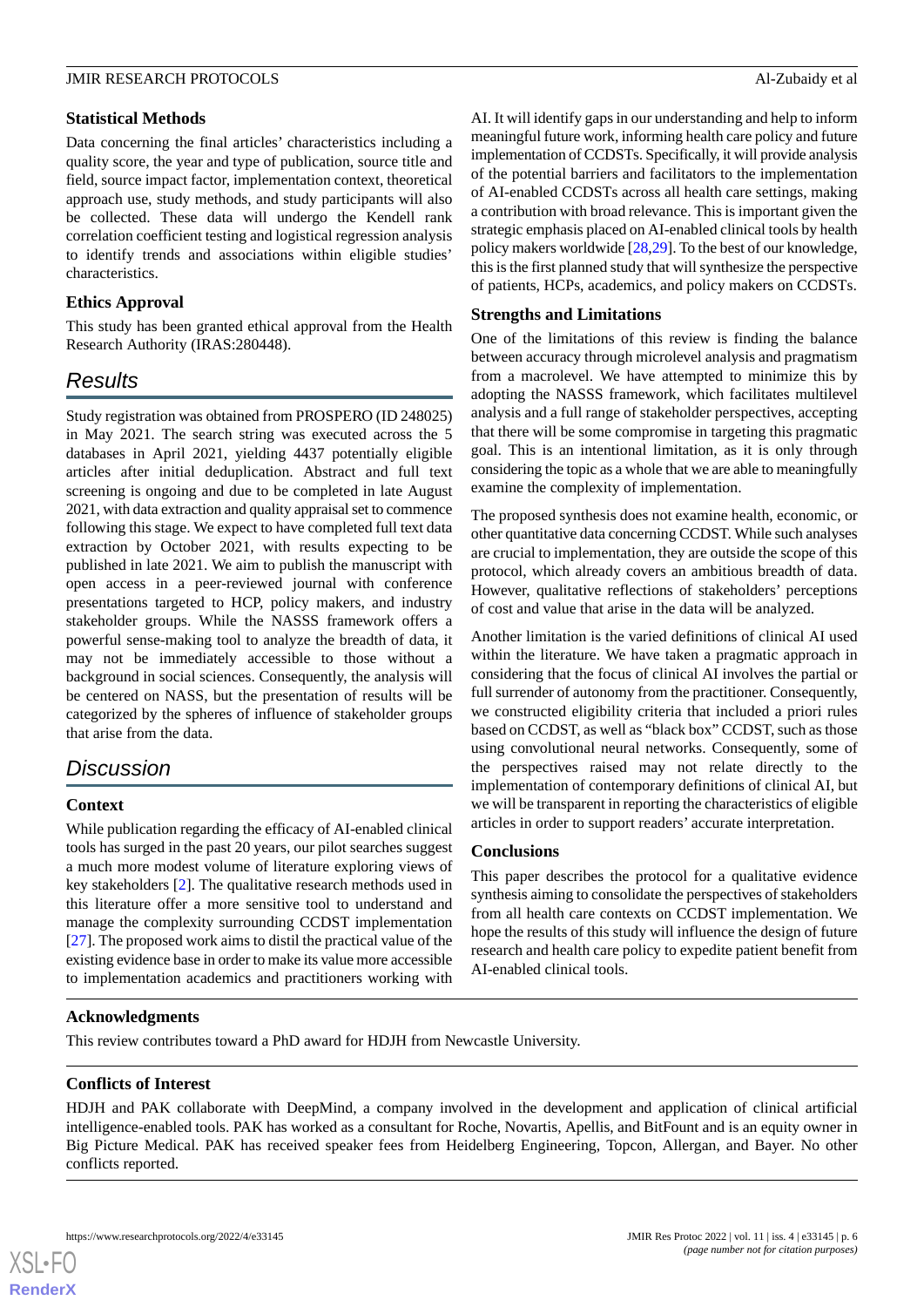# <span id="page-6-17"></span>**Multimedia Appendix 1**

Search strategy. [[DOCX File , 14 KB](https://jmir.org/api/download?alt_name=resprot_v11i4e33145_app1.docx&filename=0fcfbbb519b553316edd46775dc8cd0d.docx)-[Multimedia Appendix 1\]](https://jmir.org/api/download?alt_name=resprot_v11i4e33145_app1.docx&filename=0fcfbbb519b553316edd46775dc8cd0d.docx)

### <span id="page-6-0"></span>**References**

- 1. Muehlematter UJ, Daniore P, Vokinger KN. Approval of artificial intelligence and machine learning-based medical devices in the USA and Europe (2015–20): a comparative analysis. The Lancet Digital Health 2021 Mar;3(3):e195-e203. [doi: [10.1016/s2589-7500\(20\)30292-2](http://dx.doi.org/10.1016/s2589-7500(20)30292-2)]
- <span id="page-6-2"></span><span id="page-6-1"></span>2. Guo Y, Hao Z, Zhao S, Gong J, Yang F. Artificial Intelligence in Health Care: Bibliometric Analysis. J Med Internet Res 2020 Jul 29;22(7):e18228 [[FREE Full text](https://www.jmir.org/2020/7/e18228/)] [doi: [10.2196/18228\]](http://dx.doi.org/10.2196/18228) [Medline: [32723713](http://www.ncbi.nlm.nih.gov/entrez/query.fcgi?cmd=Retrieve&db=PubMed&list_uids=32723713&dopt=Abstract)]
- <span id="page-6-3"></span>3. Turing AM. I.—Computing Machinery and Intelligence. Mind 1950;LIX(236):433-460. [doi: [10.1093/mind/LIX.236.433](http://dx.doi.org/10.1093/mind/LIX.236.433)]
- <span id="page-6-4"></span>4. Miller A, Moon B, Anders S, Walden R, Brown S, Montella D. Integrating computerized clinical decision support systems into clinical work: A meta-synthesis of qualitative research. Int J Med Inform 2015 Dec;84(12):1009-1018. [doi: [10.1016/j.ijmedinf.2015.09.005\]](http://dx.doi.org/10.1016/j.ijmedinf.2015.09.005) [Medline: [26391601](http://www.ncbi.nlm.nih.gov/entrez/query.fcgi?cmd=Retrieve&db=PubMed&list_uids=26391601&dopt=Abstract)]
- <span id="page-6-5"></span>5. Krizhevsky A, Sutskever I, Hinton GE. ImageNet classification with deep convolutional neural networks. Commun. ACM 2017 May 24;60(6):84-90. [doi: [10.1145/3065386](http://dx.doi.org/10.1145/3065386)]
- <span id="page-6-6"></span>6. Yin K, Jung J, Coiera E, Ho KWK, Vagholkar S, Blandford A, et al. How Patient Work Changes Over Time for People With Multimorbid Type 2 Diabetes: Qualitative Study. J Med Internet Res 2021 Jul 15;23(7):e25992 [[FREE Full text](https://www.jmir.org/2021/7/e25992/)] [doi: [10.2196/25992\]](http://dx.doi.org/10.2196/25992) [Medline: [34264193\]](http://www.ncbi.nlm.nih.gov/entrez/query.fcgi?cmd=Retrieve&db=PubMed&list_uids=34264193&dopt=Abstract)
- <span id="page-6-7"></span>7. Topol EJ. High-performance medicine: the convergence of human and artificial intelligence. Nat Med 2019 Jan;25(1):44-56. [doi: [10.1038/s41591-018-0300-7](http://dx.doi.org/10.1038/s41591-018-0300-7)] [Medline: [30617339\]](http://www.ncbi.nlm.nih.gov/entrez/query.fcgi?cmd=Retrieve&db=PubMed&list_uids=30617339&dopt=Abstract)
- 8. Sutton RT, Pincock D, Baumgart DC, Sadowski DC, Fedorak RN, Kroeker KI. An overview of clinical decision support systems: benefits, risks, and strategies for success. NPJ Digit Med 2020;3:17 [[FREE Full text\]](https://doi.org/10.1038/s41746-020-0221-y) [doi: [10.1038/s41746-020-0221-y\]](http://dx.doi.org/10.1038/s41746-020-0221-y) [Medline: [32047862](http://www.ncbi.nlm.nih.gov/entrez/query.fcgi?cmd=Retrieve&db=PubMed&list_uids=32047862&dopt=Abstract)]
- <span id="page-6-8"></span>9. Sim I, Gorman P, Greenes RA, Haynes RB, Kaplan B, Lehmann H, et al. Clinical decision support systems for the practice of evidence-based medicine. J Am Med Inform Assoc 2001;8(6):527-534 [[FREE Full text](http://europepmc.org/abstract/MED/11687560)] [doi: [10.1136/jamia.2001.0080527\]](http://dx.doi.org/10.1136/jamia.2001.0080527) [Medline: [11687560](http://www.ncbi.nlm.nih.gov/entrez/query.fcgi?cmd=Retrieve&db=PubMed&list_uids=11687560&dopt=Abstract)]
- <span id="page-6-9"></span>10. Liu X, Faes L, Kale AU, Wagner SK, Fu DJ, Bruynseels A, et al. A comparison of deep learning performance against health-care professionals in detecting diseases from medical imaging: a systematic review and meta-analysis. Lancet Digit Health 2019 Oct;1(6):e271-e297 [[FREE Full text](https://linkinghub.elsevier.com/retrieve/pii/S2589-7500(19)30123-2)] [doi: [10.1016/S2589-7500\(19\)30123-2\]](http://dx.doi.org/10.1016/S2589-7500(19)30123-2) [Medline: [33323251](http://www.ncbi.nlm.nih.gov/entrez/query.fcgi?cmd=Retrieve&db=PubMed&list_uids=33323251&dopt=Abstract)]
- <span id="page-6-10"></span>11. Nagendran M, Chen Y, Lovejoy CA, Gordon AC, Komorowski M, Harvey H, et al. Artificial intelligence versus clinicians: systematic review of design, reporting standards, and claims of deep learning studies. BMJ 2020 Mar 25;368:m689 [\[FREE](http://www.bmj.com/lookup/pmidlookup?view=long&pmid=32213531) [Full text\]](http://www.bmj.com/lookup/pmidlookup?view=long&pmid=32213531) [doi: [10.1136/bmj.m689](http://dx.doi.org/10.1136/bmj.m689)] [Medline: [32213531](http://www.ncbi.nlm.nih.gov/entrez/query.fcgi?cmd=Retrieve&db=PubMed&list_uids=32213531&dopt=Abstract)]
- <span id="page-6-11"></span>12. Yusuf M, Atal I, Li J, Smith P, Ravaud P, Fergie M, et al. Reporting quality of studies using machine learning models for medical diagnosis: a systematic review. BMJ Open 2020 Mar 23;10(3):e034568 [[FREE Full text](https://bmjopen.bmj.com/lookup/pmidlookup?view=long&pmid=32205374)] [doi: [10.1136/bmjopen-2019-034568\]](http://dx.doi.org/10.1136/bmjopen-2019-034568) [Medline: [32205374](http://www.ncbi.nlm.nih.gov/entrez/query.fcgi?cmd=Retrieve&db=PubMed&list_uids=32205374&dopt=Abstract)]
- <span id="page-6-12"></span>13. Greenhalgh T, Wherton J, Papoutsi C, Lynch J, Hughes G, A'Court C, et al. Beyond Adoption: A New Framework for Theorizing and Evaluating Nonadoption, Abandonment, and Challenges to the Scale-Up, Spread, and Sustainability of Health and Care Technologies. J Med Internet Res 2017 Nov 01;19(11):e367 [\[FREE Full text](https://www.jmir.org/2017/11/e367/)] [doi: [10.2196/jmir.8775\]](http://dx.doi.org/10.2196/jmir.8775) [Medline: [29092808](http://www.ncbi.nlm.nih.gov/entrez/query.fcgi?cmd=Retrieve&db=PubMed&list_uids=29092808&dopt=Abstract)]
- <span id="page-6-13"></span>14. Meunier P, Letrilliart L, Raynaud C. A mixed methods systematic review of the barriers and facilitators to the use of clinical decision support systems in primary care. National Institute for Health Research. 2020. URL: [https://www.crd.york.ac.uk/](https://www.crd.york.ac.uk/prospero/display_record.php?ID=CRD42020185199) [prospero/display\\_record.php?ID=CRD42020185199](https://www.crd.york.ac.uk/prospero/display_record.php?ID=CRD42020185199) [accessed 2021-08-08]
- <span id="page-6-14"></span>15. Young A, Wei M. Patients' attitudes toward clinical artificial intelligence: a systematic review. National Institute for Health Research. 2020. URL: [https://www.crd.york.ac.uk/prospero/display\\_record.php?ID=CRD42020207393](https://www.crd.york.ac.uk/prospero/display_record.php?ID=CRD42020207393) [accessed 2021-08-08]
- <span id="page-6-15"></span>16. Crescitelli M, Ghirotto L, Bassi M. Perspectives on artificial intelligence in healthcare: a systematic review and meta-summary/meta-synthesis of qualitative literature. National Institute for Health Research. URL: [https://www.](https://www.crd.york.ac.uk/prospero/display_record.php?RecordID=209458) [crd.york.ac.uk/prospero/display\\_record.php?RecordID=209458](https://www.crd.york.ac.uk/prospero/display_record.php?RecordID=209458) [accessed 2021-08-08]
- <span id="page-6-16"></span>17. Ortiz DR, Maia FDOM, Ortiz DCF, Peres HHC, Sousa PAFD. Computerized clinical decision support system utilization in nursing: a scoping review protocol. JBI Database System Rev Implement Rep 2017 Nov;15(11):2638-2644. [doi: [10.11124/JBISRIR-2016-003184\]](http://dx.doi.org/10.11124/JBISRIR-2016-003184) [Medline: [29135746](http://www.ncbi.nlm.nih.gov/entrez/query.fcgi?cmd=Retrieve&db=PubMed&list_uids=29135746&dopt=Abstract)]
- 18. Dunn Lopez K, Gephart SM, Raszewski R, Sousa V, Shehorn LE, Abraham J. Integrative review of clinical decision support for registered nurses in acute care settings. J Am Med Inform Assoc 2017 Mar 01;24(2):441-450 [\[FREE Full text\]](http://europepmc.org/abstract/MED/27330074) [doi: [10.1093/jamia/ocw084](http://dx.doi.org/10.1093/jamia/ocw084)] [Medline: [27330074](http://www.ncbi.nlm.nih.gov/entrez/query.fcgi?cmd=Retrieve&db=PubMed&list_uids=27330074&dopt=Abstract)]
- 19. Odendaal WA, Anstey Watkins J, Leon N, Goudge J, Griffiths F, Tomlinson M, et al. Health workers' perceptions and experiences of using mHealth technologies to deliver primary healthcare services: a qualitative evidence synthesis. Cochrane Database Syst Rev 2020 Mar 26;3:CD011942 [[FREE Full text](http://europepmc.org/abstract/MED/32216074)] [doi: [10.1002/14651858.CD011942.pub2\]](http://dx.doi.org/10.1002/14651858.CD011942.pub2) [Medline: [32216074](http://www.ncbi.nlm.nih.gov/entrez/query.fcgi?cmd=Retrieve&db=PubMed&list_uids=32216074&dopt=Abstract)]